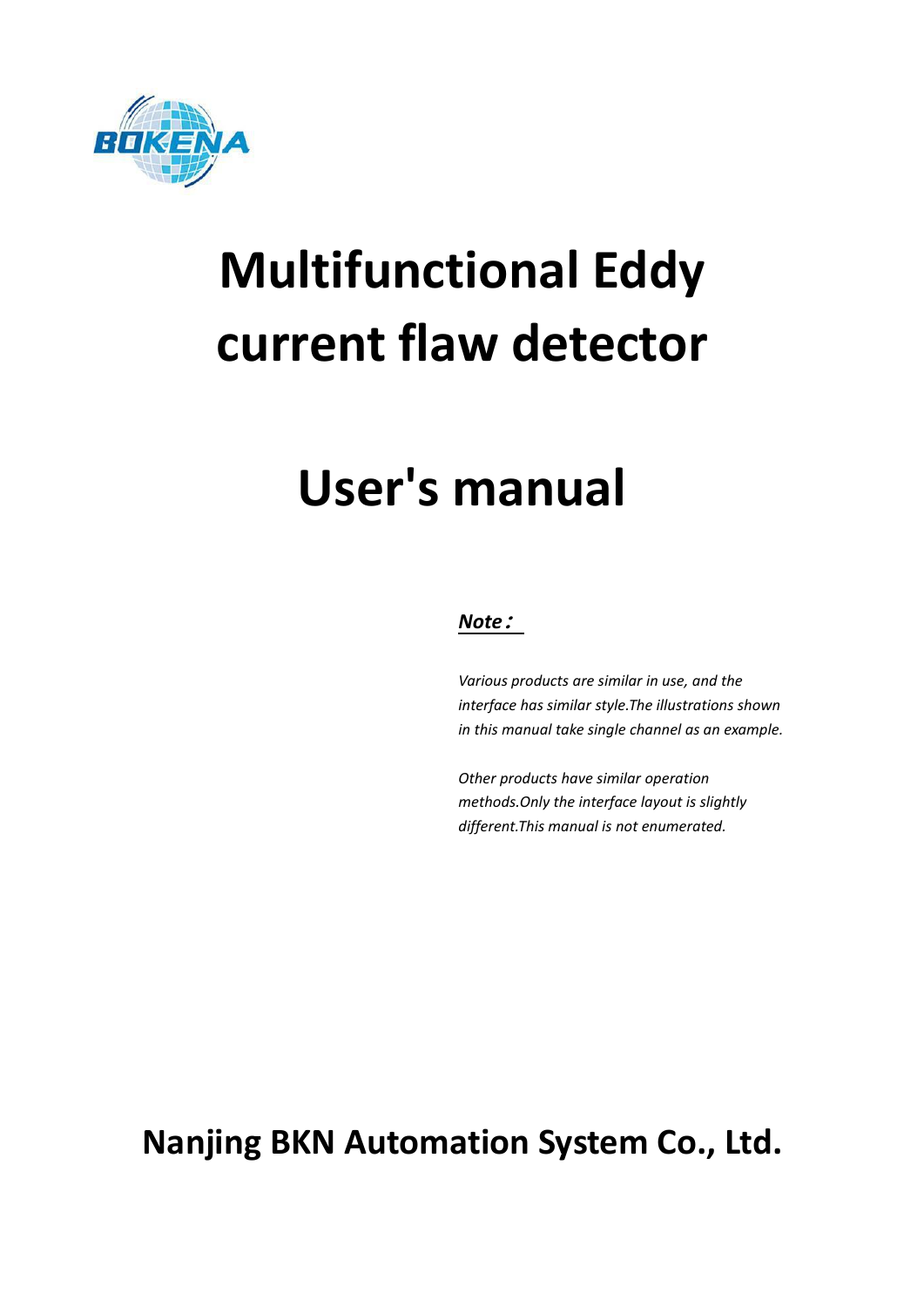### **Instrument description**

**This instrument is guaranteed for one year. During the warranty period, the quality problem of the instrument is free.The maintenance fee is maintained outside the warranty period.Users of this instrument can be consulted by the manufacturer for life.(The detection probe has a shelf life of three months, except for a specially customized long life probe.) Please note that the following is not a free warranty:**

- 1、There is mechanical damage. Failure caused bydropping, bumping and not being handled lightly.
- 2、Failure or damage caused by self renovation, adjustment and maintenance.
- 3、Failure to carry out external wiring according to regulations, and overload of circuit caused by inconformity of input and output electrical specifications.
- 4、Damage caused by force majeure, such as natural disasters.
- 5、This guarantee is effective throughout the world.

#### **Precautions for use**

1、The power supply specifications of this instrument are:

Voltage: 180~240VAC

Frequency:50/60Hz

*Ensure that the enclosure is reliably grounded before power is put on.(Please use the three core power socket with safe grounding.) Failure of the power source other than the specification shall not be covered by the warranty.*

- 2. The ambient temperature of the instrument is 0 $~$ 40 C, and the humidity is 10% $~$ 85%.
- 3. The grounding resistance of this instrument shell should be less than 100  $\Omega$ .
- 4、Do not open the enclosure when the instrument is energized.
- 5. This instrument is a precision equipment. It should be handled gently in the process of transportation. Special packing boxes should be used for transportation.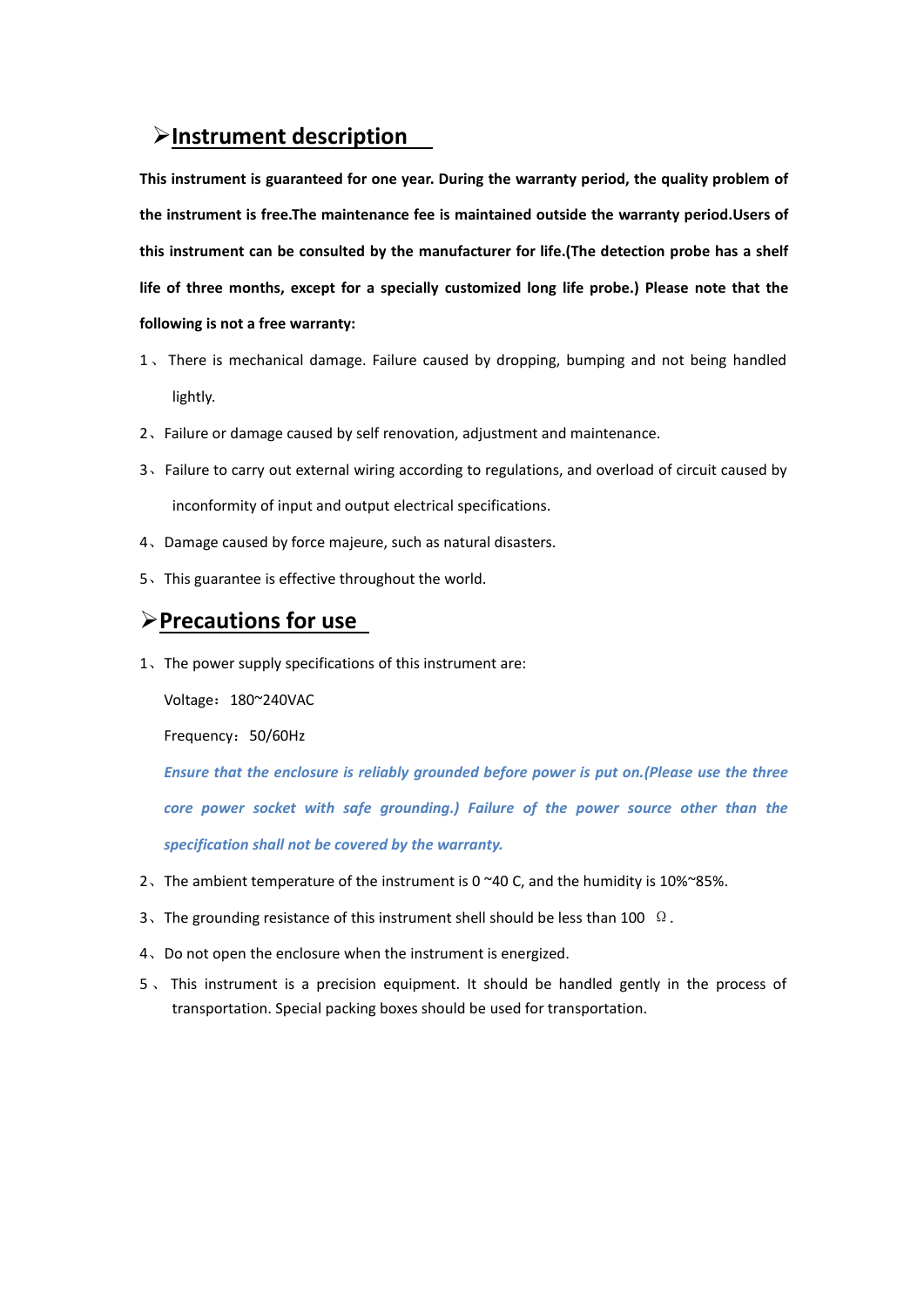## **General**

Computerized tester is a multi-functional, practical, high-performance/price-ratio instrument,<br>which has many years of experience in manufacturing eddy current tester to meet the needs of various users. It can be widely used in all kinds of non-ferrous metals, ferrous metal tubes, rods, wires, wires, profiles on-line and off-line flaw detection.It has high detection sensitivity for defects of metal tubes, bars, wires, wires and profiles, such as surface cracks, dark cracks, slag inclusion and open cracks.

It uses Windows Chinese / English interface, modular operation,provides a variety of display modes for selection, and apply full digital design technology, it changes product specifications without re-adjusting the instrument to achieve fool operation.

## **Detection principle and composition**

The instrument passes through the testing coil with alternating current of a certain frequency. When the test piece approaches the coil, the geometric size, conductivity and permeability of the test piece, as well as the metallurgical and mechanical defects of the test piece will cause the impedance change of the testing coil.The testing instrument will amplify and convert the electric signal produced by the change of the coil impedance to drive the alarm or display device, and finally detect the defective sample.

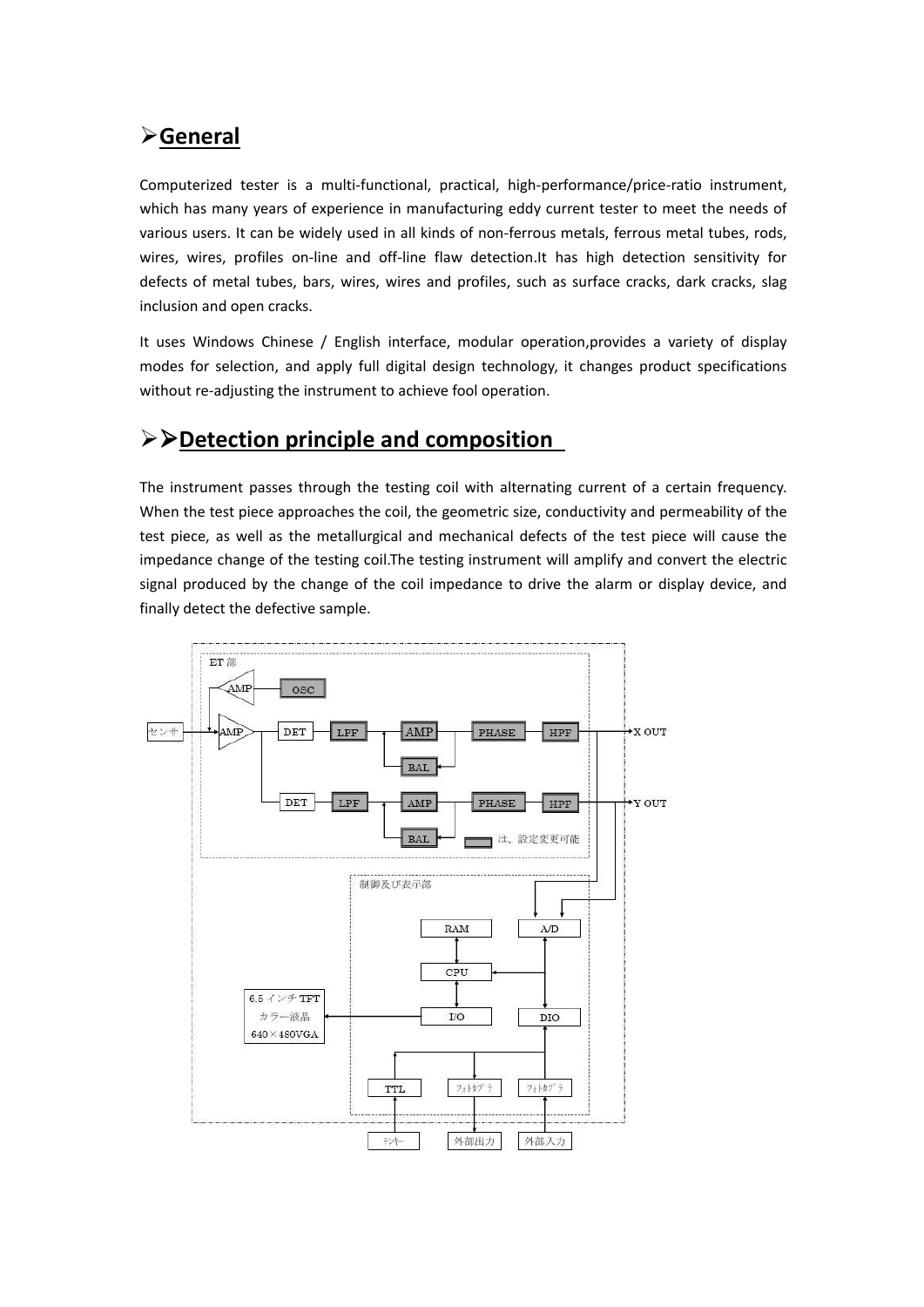The oscillator produces a frequency of 100Hz to 1MHz adjustable dual sine wave. One of the way is sent to the wide frequency power amplifier as the driving probe of the excitation source, the probe constitutes the bridge arm for measuring the AC bridge. When the probe detects the sample, the eddy current induced by the excitation source changes with the change of the physical properties of the sample. As a result, the original impedance (real component R and imaginary component X) of the probe changes, thus destroying the balance of the original AC bridge, the complex voltage U containing the detection signal is obtained. The signal is sent to the X, Y decomposer after broadband preamplifier.

The bridge balance circuit is used to counteract the unbalanced initial complex voltage U of the AC bridge. The oscillator outputs two orthogonal sinusoidal waves to the sampling pulse generator, which generates quadrature sampling pulses for X and Y decomposers. After the manual signal of the preamplifier is sampled and decomposed, the X and Y components of the probe are amplified by the filter amplifier and sent to the A/D interface circuit. The measurement signal is processed by the microcomputer system, the measurement result is displayed directly, and the control signal is output to realize the acoustooptic alarm, marking and automatic sorting.

#### **Main technical indicators:**

- 1. Speed of detection::  $\geq 0.5$  M / min
- 2. Frequency range:  $100$ Hz $\sim$ 1MHz
- 3. Gain:  $40^{\circ}$ 99dB, regulated quantity 0.1dB/ file
- 4. High pass:  $0.1$ Hz $\sim$ 650Hz
- 5. Low pass:  $1\text{Hz} \sim 10000\text{Hz}$
- 6. Advanced filtering: Yes
- 7. Computerized full digital parameter adjustment
- 8. Real time impedance plane display
- 9. Provide X-t, Y-t, V-t three time base scanning real time display mode for choice.
- 10. High precision real time, alarm output
- 11. Multi phase / amplitude alarm technology
- 12. Eddy current testing signal playback, analysis, save, print function
- 13. Automatic generation of test report content, Windows operation interface, Modular human-machine conversation
- 14. Power Supply:  $180V^\sim 240V$  50Hz
- 15. Ambient temperature:  $-20^{\circ}\text{C} \sim +40^{\circ}\text{C}$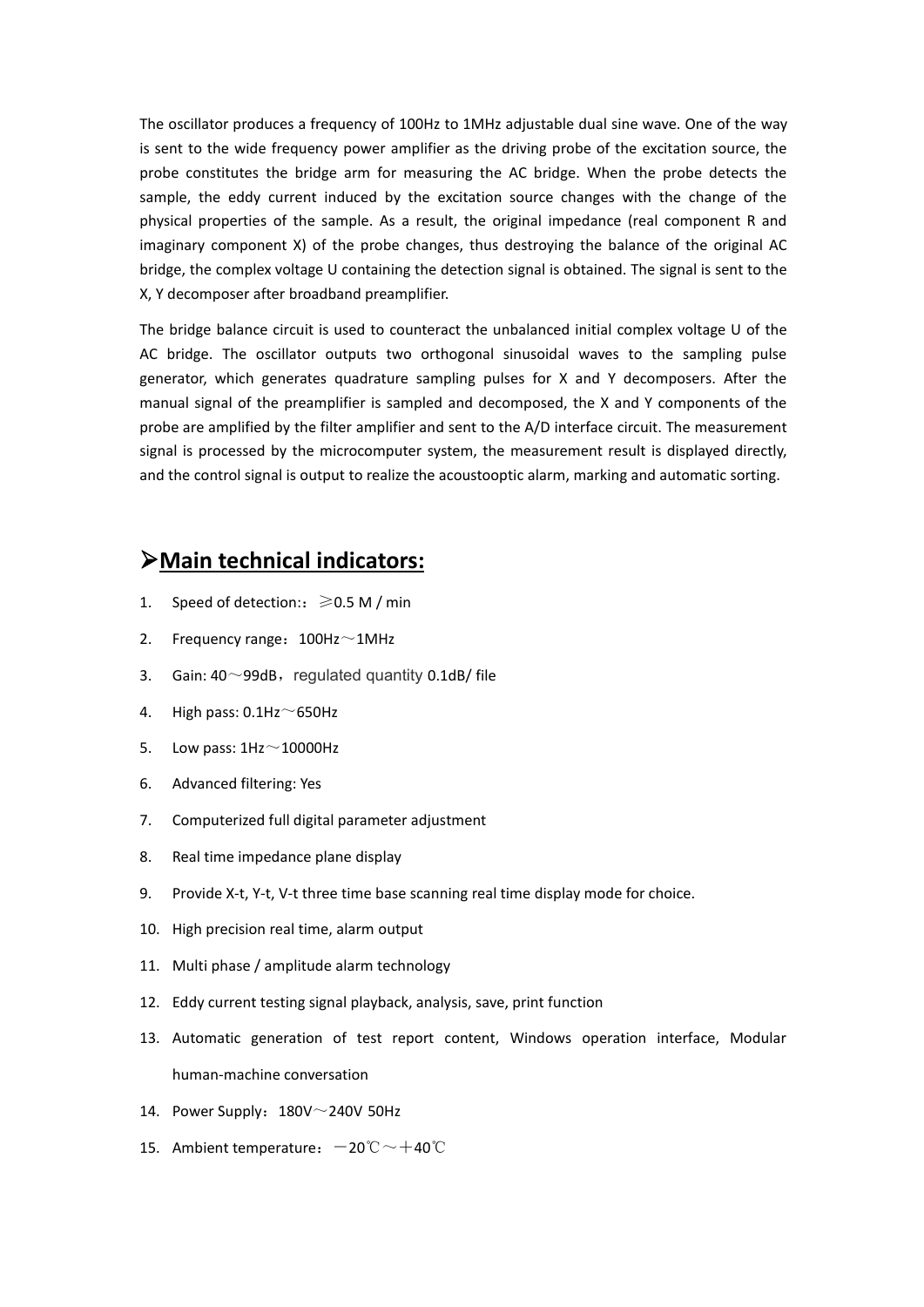## **Instrument Component**

The eddy current flaw detector is an integrated machine. The display screen and the eddy current main engine are connected together. The configuration of the four-channel eddy current flaw detector is different according to the detected objects. The whole flaw detection system may include: probe device, alarm device and marking device.

Eddy current mainframe: according to the principle of eddy current testing, eddy current testing circuit should contain at least the following functions:

- 1) A set frequency AC signal is generated and output to the detection probe to excite eddy current in the detection object.
- 2) The eddy current signal of the detected object is picked up by detecting probe, and the signal is amplified, detected and filtered.
- 3) Communicate with the upper tablet computer, receive all kinds of test parameters set by the user, and set the circuit to achieve the desired test results.
- 4) The eddy current signal processed by the circuit is decomposed into X and Y components and output to the master computer for acquisition and analysis.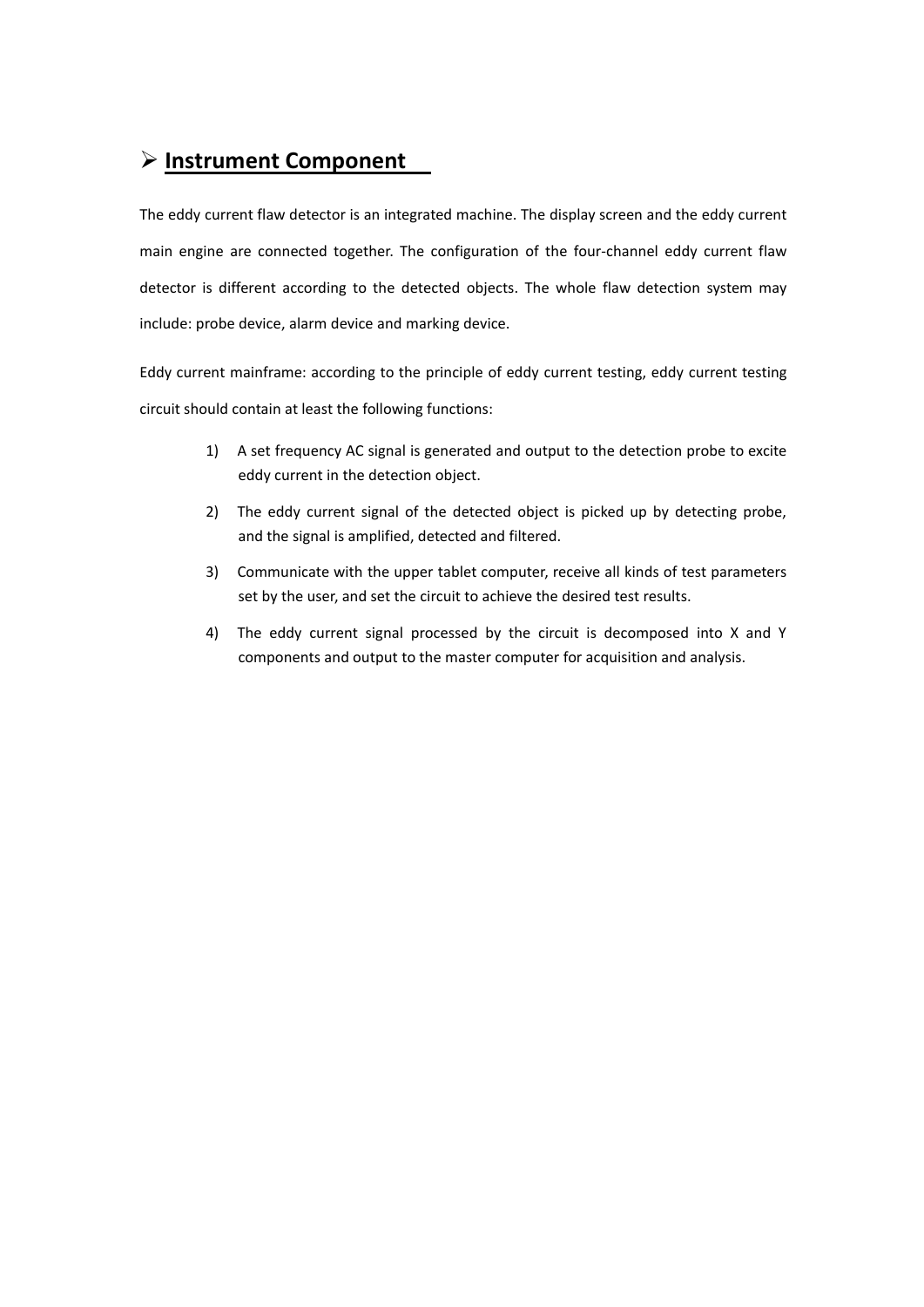$\triangleright$  Instructions on the back of the instrument



(1) Mark 1 is the power cord socket of the instrument.

(2) Mark 2 is the instrument power switch, adjust to the top to turn on the instrument power, adjust to the bottom to turn off the instrument power. (Note: After confirming that there is no problem with the wiring of the probe line and I/O line, then open it)

(3) Mark 3 is the probe socket: the probe line marked 7 is connected to the mark 3 socket on the back of the instrument, the DB9 socket, and the other side is marked 5 to detect the probe socket.

(4) Mark 4 is the I/O communication line interface, mark 6 is the other side of the I/O communication line, and the signal line uses  $IN+24V$  (+24V power supply inside the instrument is connected to the red line of the alarm light and any one of the marker's line), alarm (low-level output connected to the blue line of the alarm light), probe (low-level output connected to another line of the marker)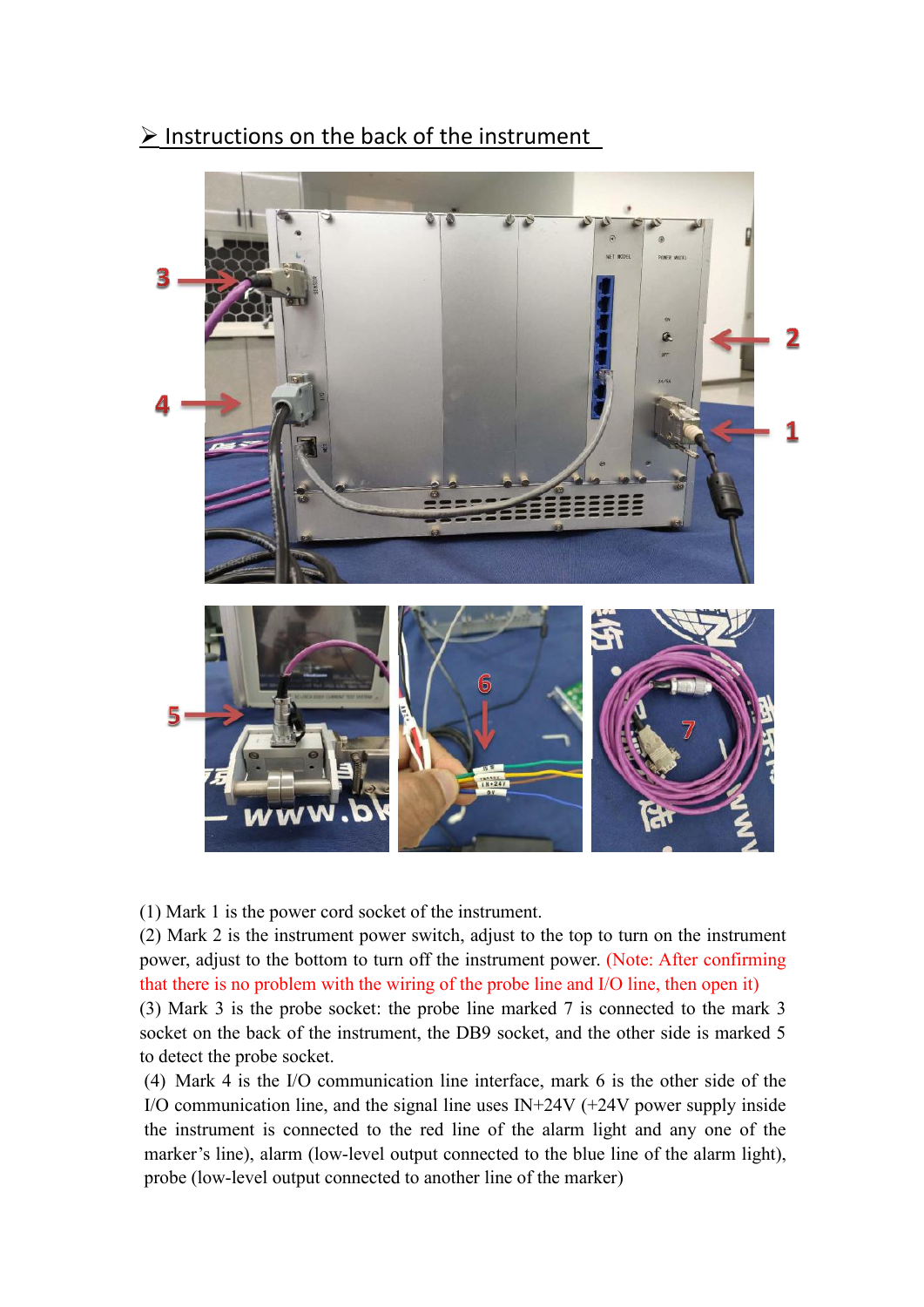

## **Interface description (**parameter settings**)**

Parameters and settings on the first page of the left side of the interface



 Frequency: The frequency of the eddy current excitation signal. Generally, the lower the frequency, the greater the depth that can be detected. Please consult technical personnel according to the actual detection object for which frequency to choose.

Flaw detection sensor, reference value 60-200kHz.



**Gain**:Decibel (dB) number of signal amplification.

dB=20 \* LgGain

dB:Decibel gain

Gain:Gain multiplier

Adjustable gain range 23-69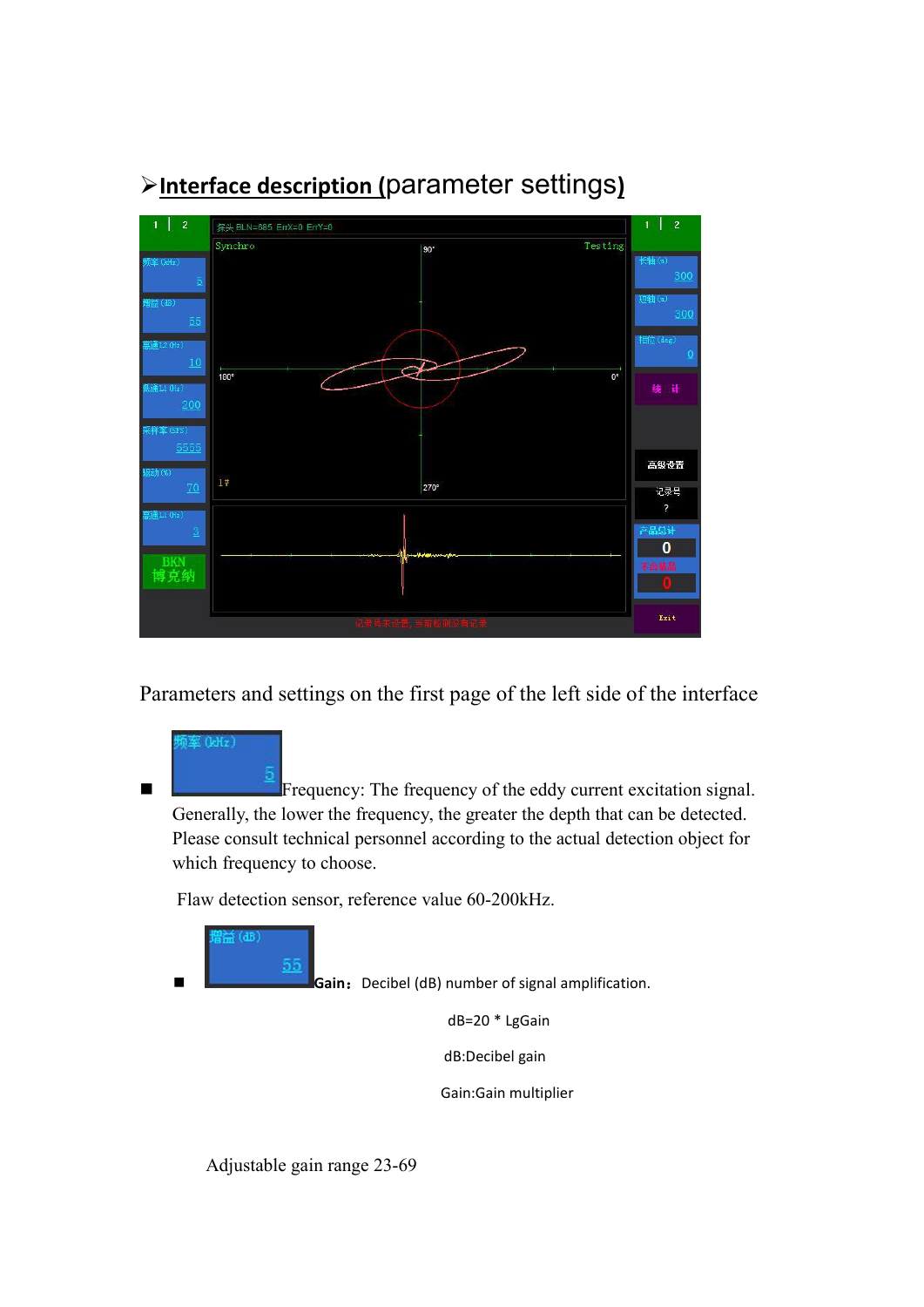The reference value is generally set to 40-60dB. Reference value (specifically subject to standard sample).

High pass  $L2$ : Signal filtering parameters. The lowest frequency allowed to pass the signal of this instrument. This parameter is related to the relative speed of the detected object and the probe. The faster the speed is, the greater the value is, and vice versa. Proper setting of this parameter can eliminate the useless signal caused by the unstable motion or slowly changing shape of the object under test. The unit is the unit Hz of frequency (the number of changes per second).The faster the speed, the higher the parameter should be set. The general relationship is as follows:

| Line speed of object being detected (M<br>/min) | High pass L2 (Hz) |
|-------------------------------------------------|-------------------|
|                                                 | 0.5               |
| 10                                              | 5                 |
| 20                                              | 10                |
| 30                                              | 15                |
| 40                                              | 20                |

**High pass L2 is generally set to 1-60. The reference value is 1-5 (**The specific detection speed shall prevail, the faster the speed, the higher the High pass L2**).**

#### 通L1 (Hz)

200

**Experimental contracts** 

10

通L2 (Hz)

 **Low pass L1**:Signal filtering parameters. The unit is the unit Hz of frequency (the number of changes per second). This parameter is mainly used to eliminate interference due to the electrical environment, or other possible high frequency interference. The smaller the parameter value is, the better the effect of eliminating interference is, but it also restrains the eddy current signal to a certain extent. Therefore, the value of this signal should be: "in the case of weak interference signal as far as possible to take a larger value." According to experience, in general, this value is generally set to  $200^{\circ}600$ . If the linear velocity of the detected object is very low (below 50 meters per minute), this value is set to 80-400 will not have a great impact on the test results. When the object is detected at high speed, the parameter value is usually raised accordingly. It should be determined in actual commissioning.

**Low pass L1 is generally set to 100-1000. The reference value is 200 (specific to the test speed).**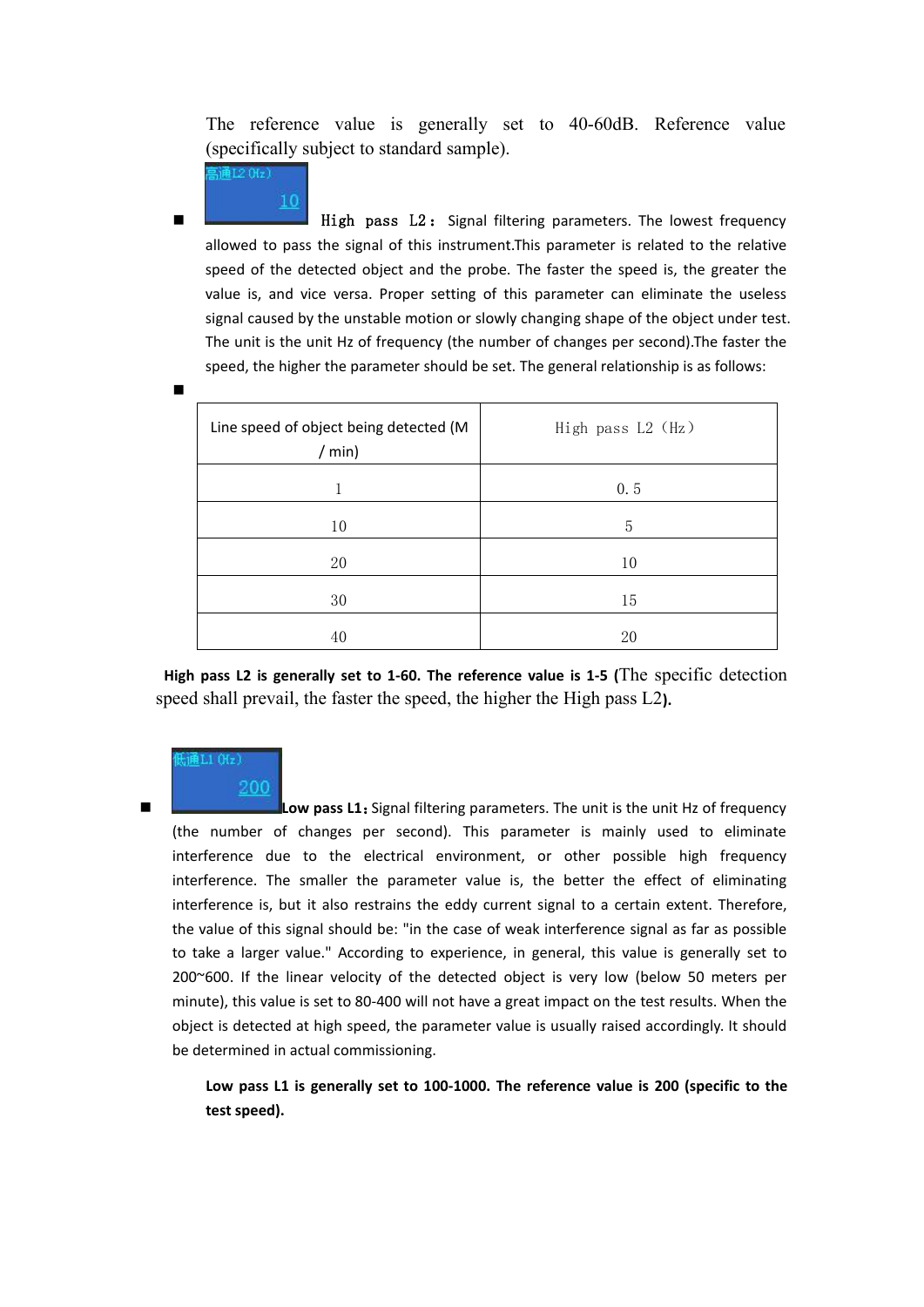

**The sampling rate is 3000-8000. The reference value is** (3000-6000) **(The specific sample is the standard).**



**Drive** (%): The current ratio of the excitation coil in the probe is 100. The larger the value is, the larger the induced magnetic field is. When the value is too large, the probe coil is not easy to balance.

**The driver is generally set to 20-80. The reference value is** (60-70)**.**



High pass L1: Signal filtering parameters (hardware). High pass L1 is normally set to 3.

Parameters and settings at the top of the interface



Probe BLN: Probe index, which reflects the index value of the probe. The normal index is 100-2200. Adjust the frequency and probe drive parameters, and the probe index will also change.

Continue: (Continuous mode): Workpiece continuous detection, the interface detection graph disappears after being saved for a period of time, and the graph time is adjustable (advanced setting-curve graph setting-impedance graph cache data)

Synchro: (Synchronization Mode): (This mode is suitable for batch inspection of pipe fittings).

Testing: (open detection) When the sensor is placed in the detection position to start the detection, the switch from Stop to Testing.

Stop: (stop testing) The instrument does not detect.

Note: (If you find no detection pattern, please check the above function

buttons)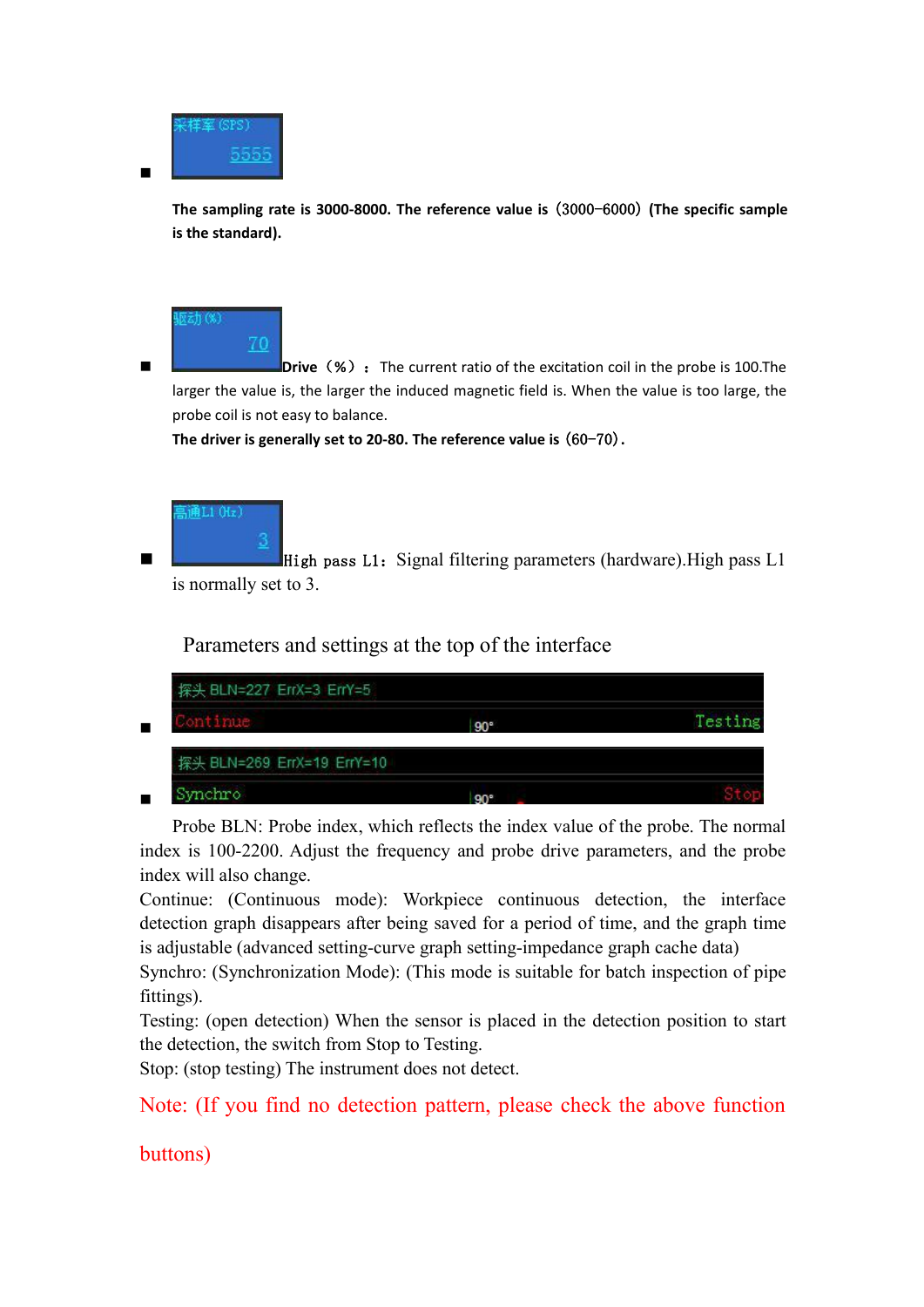#### Parameters and settings on the right side of the interface

Alarm parameter: The ellipse in the impedance graph (a circle when the long axis and short axis are equal) is called the alarm area. During detection, when the signal amplitude exceeds the range contained in the alarm zone, the detector will output an alarm signal, which is determined to be a defect. The shape, size and angle of the alarm zone are set according to the actual detection situation. Usually use the same specimen with known defects as the tested object for calibration. The principle of calibration is to ensure that normal workpieces do not exceed the alarm area, and reliable alarms for defective workpieces shall prevail.

Blue area



1) Long axis A: The long diameter of the ellipse (When the long axis is equal to the short axis, it is round.) in the blue alarm area of the impedance graph.

350

**2)** Short axis B: The short diameter of the ellipse (When the long axis is equal to the short axis, it is round.) in the blue alarm area of the impedance graph.

 $\mathbb{H}^{2}_{\mathbb{Z}}\left( \deg\right)$ 

3) Phase: The angle of long axis of the ellipse in the alarm area of the impedance graph.



the online (offline) detection is over to close the software.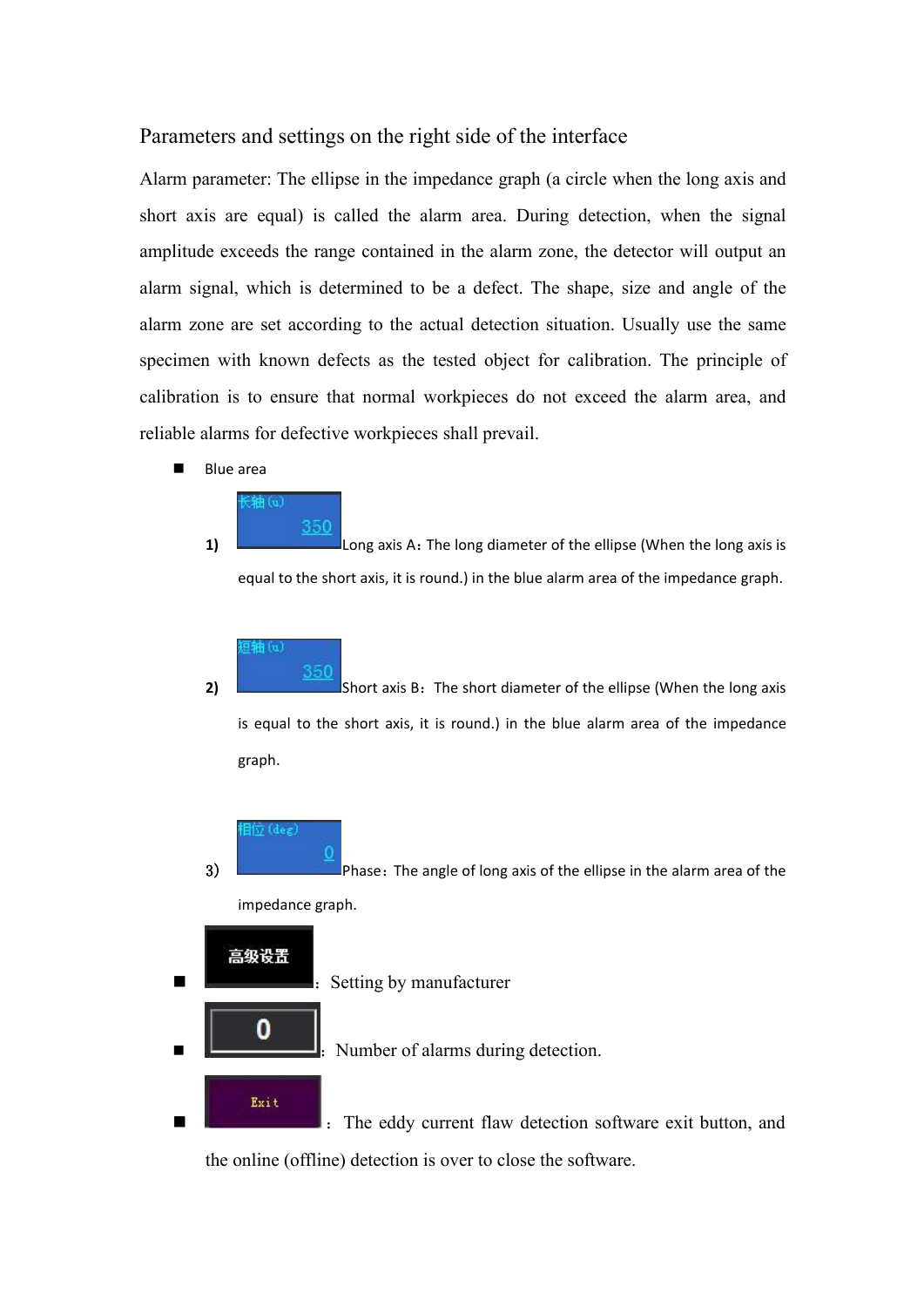



#### **Impedance diagram**

- 1. Impedance diagram is a two-dimensional graph, which represents the change of impedance characteristics of the detected object. When the detected object is continuous and uniform (It means that the relative motion locus between the probe and the detected object is homogeneous without mutation.), its impedance is unchanged. Impedance plots also show small curves. When a sudden change occurs in the detected object (defect, crack, uneven material, size, etc.), the impedance characteristics will change. This change is picked up by the instrument and the corresponding curve is drawn on the impedance diagram. When the curve exceeds the alarm area (circle) set in the impedance diagram, the instrument outputs an alarm signal to indicate the detection problem.The value of the X direction in the impedance graph represents the resistance characteristic, and the value in the Y direction represents the inductance characteristic.
- 2. Impedance graph analysis is a classical analysis method of eddy current testing technology. The main debugging process of eddy current testing is also carried out around the impedance diagram.
- 3.BKN has a unique method in impedance analysis technology, which not only greatly simplifies the debugging process, but also improves the reliability and sensitivity of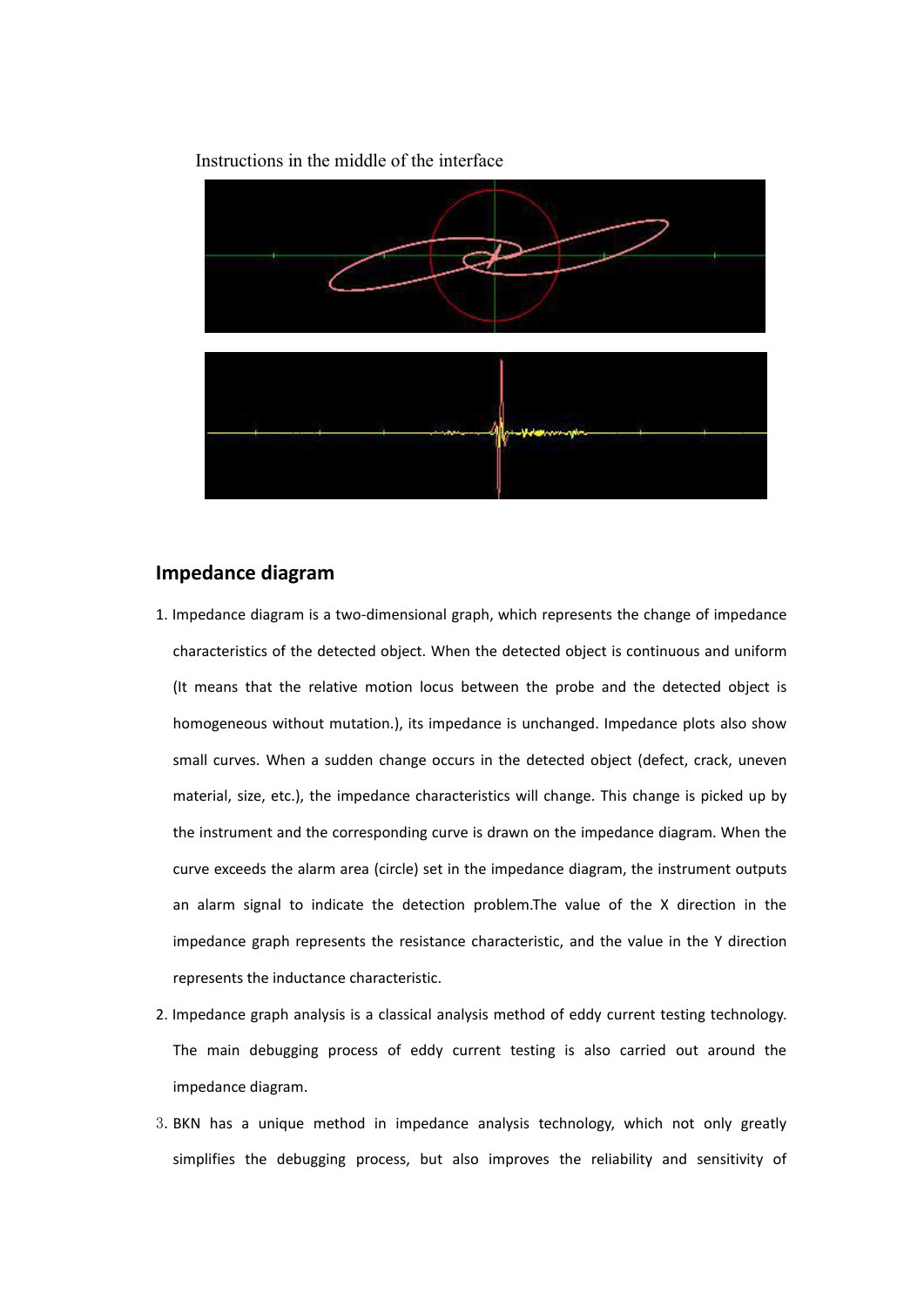detection, leading the industry in the international scope.

## **Steps for testing instruments**

(1) Connect the power plug to the power port on the back of the instrument, and connect the 220V power on the other side. Do not turn on the power first. Then connect the probe line and I/O line. After confirming that there is no problem with the power, turn on the power switch.



(2) Turn on the computer power at the front of the instrument, press the lower right button of the computer, and wait to enter the system interface;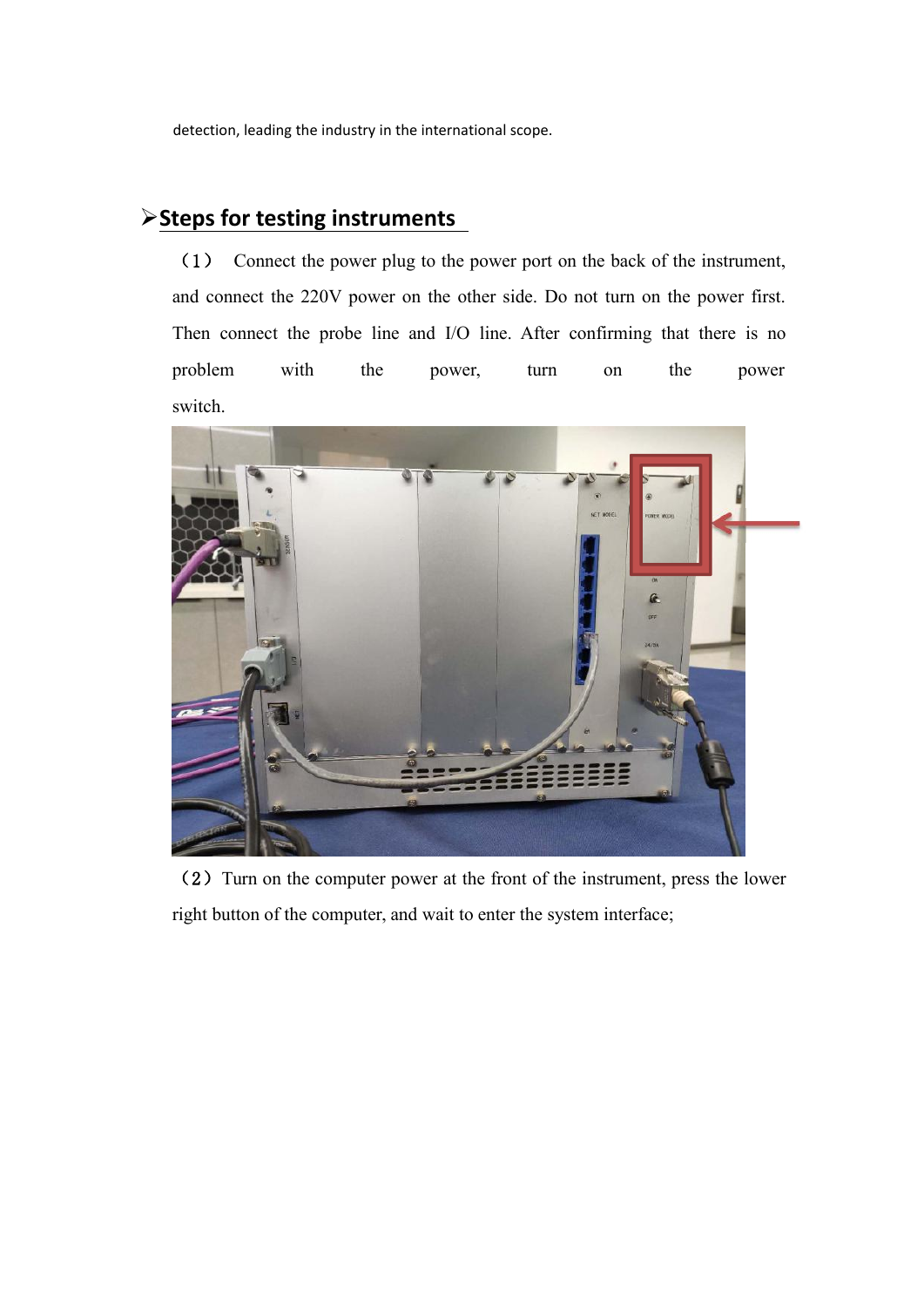

( 3 ) Warm up for 5 minutes, double-click the eddy current flaw detection software to open the system interface



(4) Confirm that the interface on the left side of the instrument is Continuous (continuous online) and the right side of the instrument interface is the testing (opening detection) status as shown below

Note: If the status is not the same, please click the English function key in the red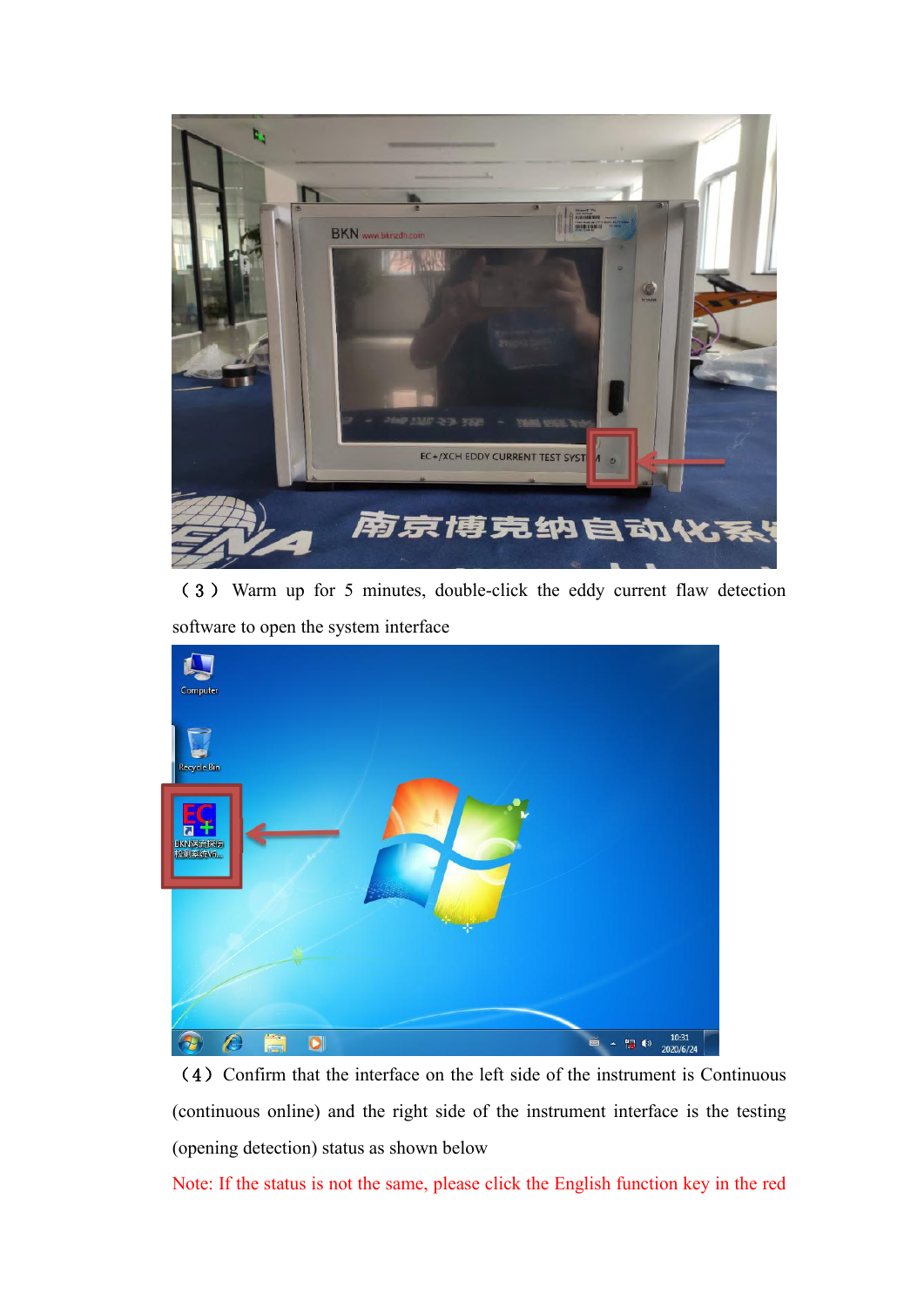box to change it yourself, it will not change the reference interface operation instructions



(5)Adjust the position of the sensor after calibration of the sample (the closer the distance between the sensor and the workpiece detection surface is adjusted between 0.8-1.4mm, the closer the detection sensitivity is, the more stable the workpiece is during detection, otherwise there will be a false judgment detection signal);

**(6)** Adjust the left parameter frequency, gain, drive, high-pass filter, low-pass filter and the size of the alarm ring on the left side of the instrument using the workpiece sample or standard injury (ensure that the detection signal of the qualified part is in the alarm circle, standard injury detection The signal is out of the alarm circle) as shown below; (red is the alarm circle, the middle part is the qualified detection pattern, and the alarm circle 8-shaped signal or abnormal signal is the detection pattern of the defective part)



The pattern of the software interface is another display mode. The signal in the first half is qualified in the steady state, the detection signal with a peak signal defect in the middle is unqualified, and the signal in the second half is qualified in the stable state.



(7) After adjusting the parameters, use the sensor to detect the parts of the workpiece that need to be detected, observe the detection graph, if the detection signal goes out